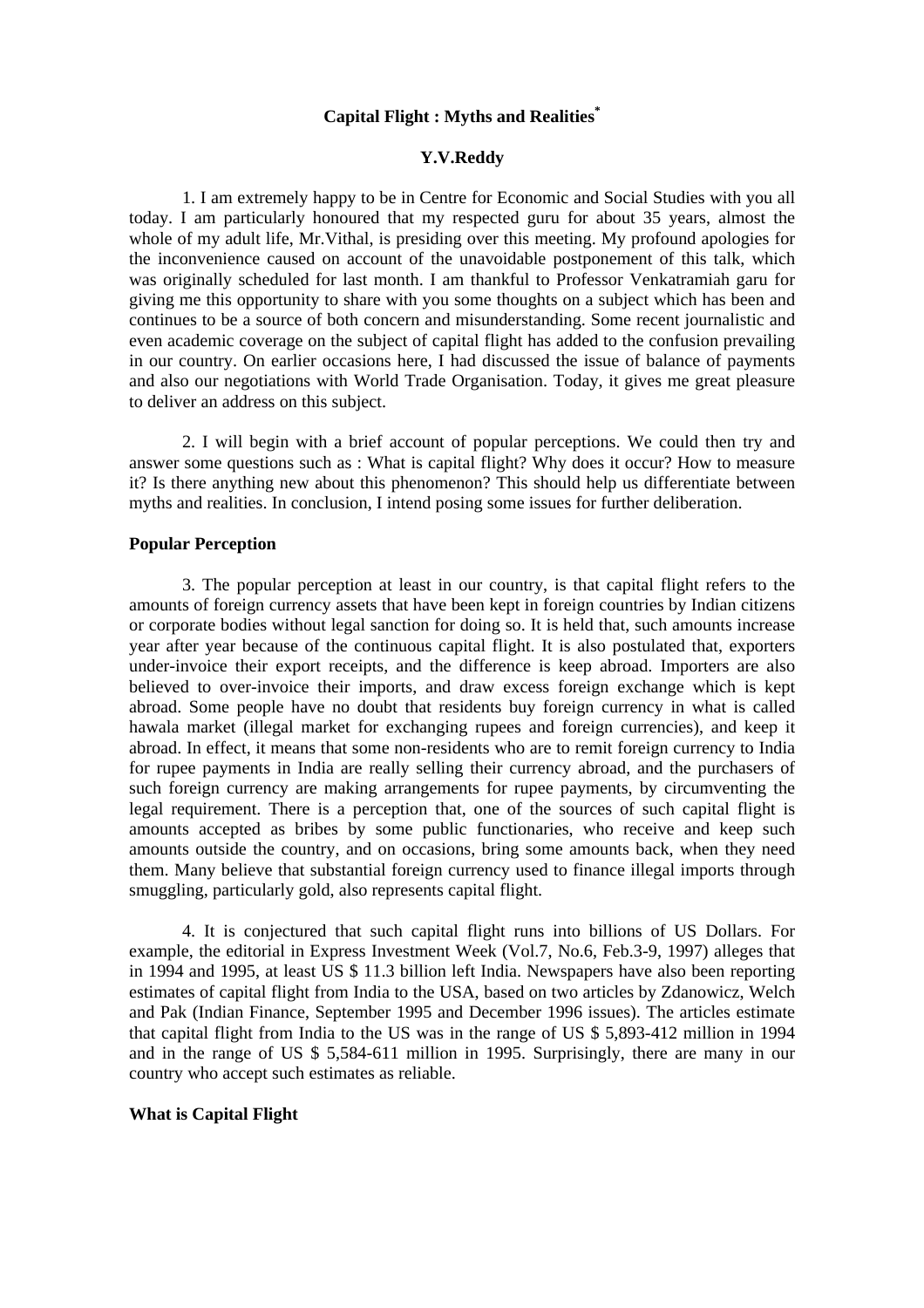5. There is no universally accepted definition of capital flight. Even in academic literature, scholars tend to define capital flight, keeping in view the context. Let me give you some sample definitions.

"Abnormal' flows propelled from a country by any one or more of a complex list of fears and suspicions".

This definition looks at abnormality.

"Outflows motivated by the desire of residents to obtain financial assets and earnings on those assets which remain outside the control of domestic authorities".

This definition, on the other hand, refers to keeping the assets out of the country to earn returns and to escape domestic tax and other laws.

"The outflow of capital from a country to a destination considered to be safe by the decision making agents when the principal motivation is not to have a higher return in a legal way but to keep the money beyond the long arm of the law of the country".

This definition emphasises escaping domestic laws rather than earnings.

It should be clear that these definitions do not provide a conceptual framework to appreciate the phenomenon in a comprehensive way and to aid policy responses.

6. I would, therefore, propose for your consideration, a conceptual framework. Capital flight represents capital outflow with three components, namely, abnormal legal outflows, extra-legal or illegal outflows, and outflows emanating from criminal activities. Capital flight can be viewed in three ways, namely, gross capital flight, reverse capital flight, and net capital flight. Perhaps some elaboration of these would be in order.

7. The abnormal capital flows arising out of normal business considerations including profit motive, are a matter of serious concern now in the context of large, mobile, private, global flows. Such abnormal capital flows through legal channels can be one form of capital flight. From a policy point of view, an unexpected drastic reduction in normal capital inflows has a somewhat similar impact as large unexpected capital outflows. However, in reality, they occur simultaneously. Incidentally, some academics hold that only illegal flows should be treated as capital flight. But, from a policy angle, capital flows through level channels have similar implications for managing the economy, though monitoring and policy response would be more complex in respect of extra-legal flows. Hence, for a comprehensive treatment, both legal and not so legal flows need to be looked at.

The extra-legal or illegal flows consist of the flows to create assets that are beyond the control of domestic authorities with a view to avoiding tax or other laws. While the legal flows are reported and operated through normal banking channels, the extra-legal or illegal ones are unreported and even if operated through banking channels, may not be formally traceable to the real owner of assets.

The outflows arising from criminal activities are those which move around for financing narcotics, arms trade, terrorism, bribery, money laundering, etc.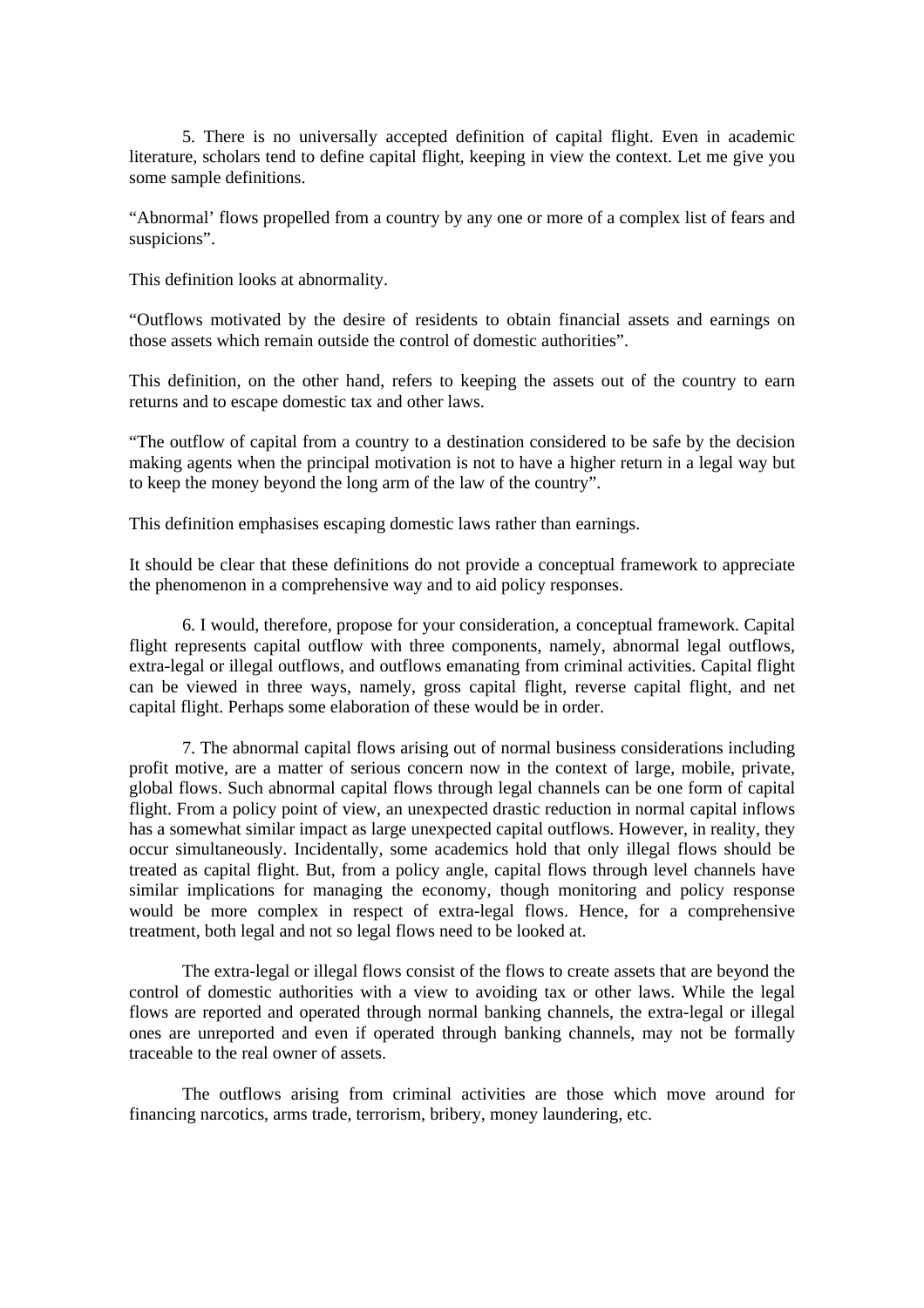8. As regards dimensions, there can be capital inflows just as there are outflows. Hence, gross capital flight represents the outflows as defined above while reverse capital flight represents the inflows under the three components described. The net capital flight would thus be the difference between gross and reverse capital flight. There are occasions when the reverse capital flows component exceeds the outflows. This happens when the domestic laws and policy environment change, and incentives for placing the assets abroad illegally diminish.

It should also be noted that the components are not watertight and an illegal outflow could come back as an inflow through a legal channel.

#### **Why Does Capital Flight Occur?**

9. Normal movement of capital occurs through legal channels as economic agents diversify their portfolios, in search of highest return consistent with their risk preferences. Abnormal capital flows occur, mainly on account of political and economic uncertainty, and inappropriate incentive structure, often resulting from a misalignment of tax and other laws. It is also possible that, outflows occur for reasons other than economic or political factors in the country concerned, as for example in response to global developments or crises elsewhere, though this is not a significant component of total flows over a period. Outflows through illegal channels occur in search of what they perceive to be a safer place to keep their assets. The main causes of such movements are high taxes relative to world levels, fears of devaluation, financial repression often characterised by negative or low interest rates, and taxes on financial intermediation. Fears of arbitrary confiscation or harrassment at home could also be proximate causes.

10. Let us recall some illustrations. In 1991-92, as a result of political uncertainty in our country and economic uncertainty due to Gulf crisis, there was a sudden and steep drop in non-resident deposits. Also, when income and corporate tax rates were very high, exporters found it attractive to keep their earnings abroad. They could use it for unauthorised purposes. In fact, such funds might have been used to finance under-invoiced imports, thus escaping high import duties.

### **How Do We Measure Capital Flight?**

11. There are several methodologies in vogue to measure capital flight and as would be explained, none of them is very useful measure. I will refer to some of them here.

First, hot money method which just adds up two items in the balance of payments data (BOP), namely, errors and Omissions, and Private Short-Term Capital.

The second is the mismatch between balance of payments (BOP) and external debt/liabilities method. These measures use BOP and or external liabilities data and would thus reflect official data only, viz. BOP external debt data from OECD (which is based on both debtor and creditor reporting) and stock of liabilities as reported in the banking system from Bank for International Settlement (BIS). This method basically compares the sources and uses of finance and the excess or deficit is interpreted as net capital flight, either net outflow or inflow, the latter indicating reverse capital flight.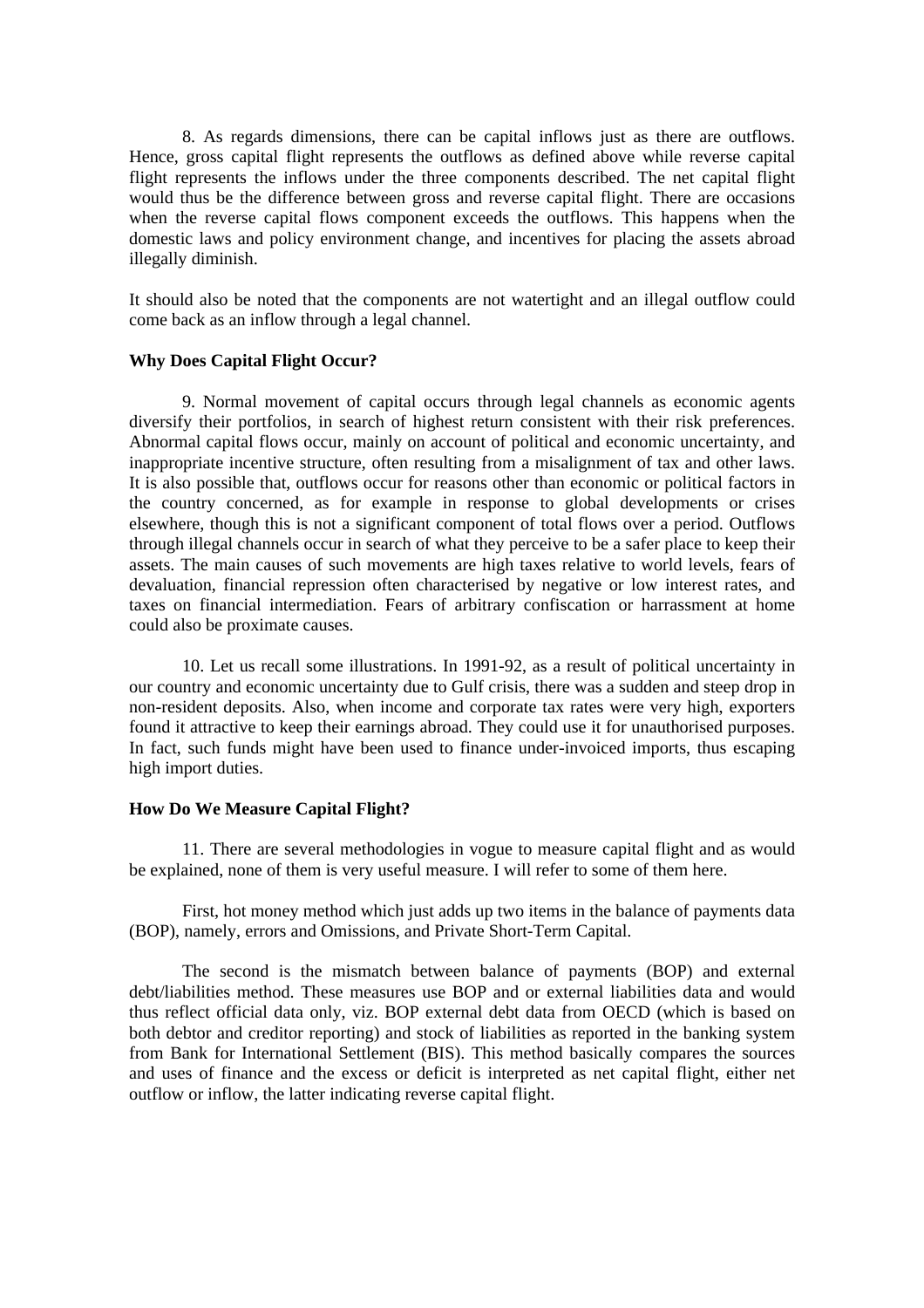Third, faked trade invoicing method, wherein, usually, misinvoicing of trade documents is analysed to capture capital flight through under-invoicing of exports and overinvoicing of imports. A variant of the misinvoicing method of analysis is abnormal pricing method. Since over-invoicing and under-invoicing of trade have been a subject of intense debate in our country, we will go into it in some detail. The faked trade invoicing method can be used to supplement other methods, i.e, hot money and mismatch methods.

# **Abnormal Pricing and Weak Bargaining**

12. I had made a reference earlier in this address to the estimates of capita flight from India to the USA. The particular reference was made to abnormal pricing method tried out by three professors at the University of Florida to estimate capital flight from India to the US. The basis premise of the study is that Indian exporters and importer do not buy and sell products in the US market at a price equal to the average US/world price of exports and imports. The authors interpret the deviations from the average price as the capital flight. Two methods are adopted by them.

The first method compares the prices of Indian imports from the United States to the average import prices of similar products imported from the United States by all countries in the world. The authors also compare India's export prices of similar products exported to the US/world from all the countries in the world. To calculate such average prices, they have developed a global price index for items traded between India and the US and compared these with prices at which Indian exporters/importers trade with the US. Some assumptions on product differentiation are made and the estimates are adjusted for product heterogeneity. The sum of the deviations for all products gives the total capital flight from India to the US.

In the second method, the authors compare the transaction prices of commodities imported/exported from India with the average price at which India imported/exported to the US with respect to the commodities under study. The deviations are interpreted as capital flight.

13. While it is possible that capital flight can still be a component of these numbers, an analysis by Schneider, concludes that many other factors can be responsible for the deviations found by the authors.

Firstly, the price difference in many cases can be due to the differences in the cost of production in India and the US. In such cases, the unit price of exporters will reflect the lower cost of production and the foreign trader sells it at higher prices in the US. The exporter need not necessarily get the benefit of such higher prices.

Secondly, the higher prices paid by Indian importers may not reflect over-invoicing but may actually represent lower bargaining power.

Thirdly, capital flight estimated by the authors seems to be improbable. For instance, the capital flight from India to the US during 1994 was estimated by the authors to be in the range of US \$ 411-5,893 million whereas, the volume of trade with US was US \$ 9,326 million. The upper range calculated by the authors is more than half the volume of trade with the US, and thus very unlikely.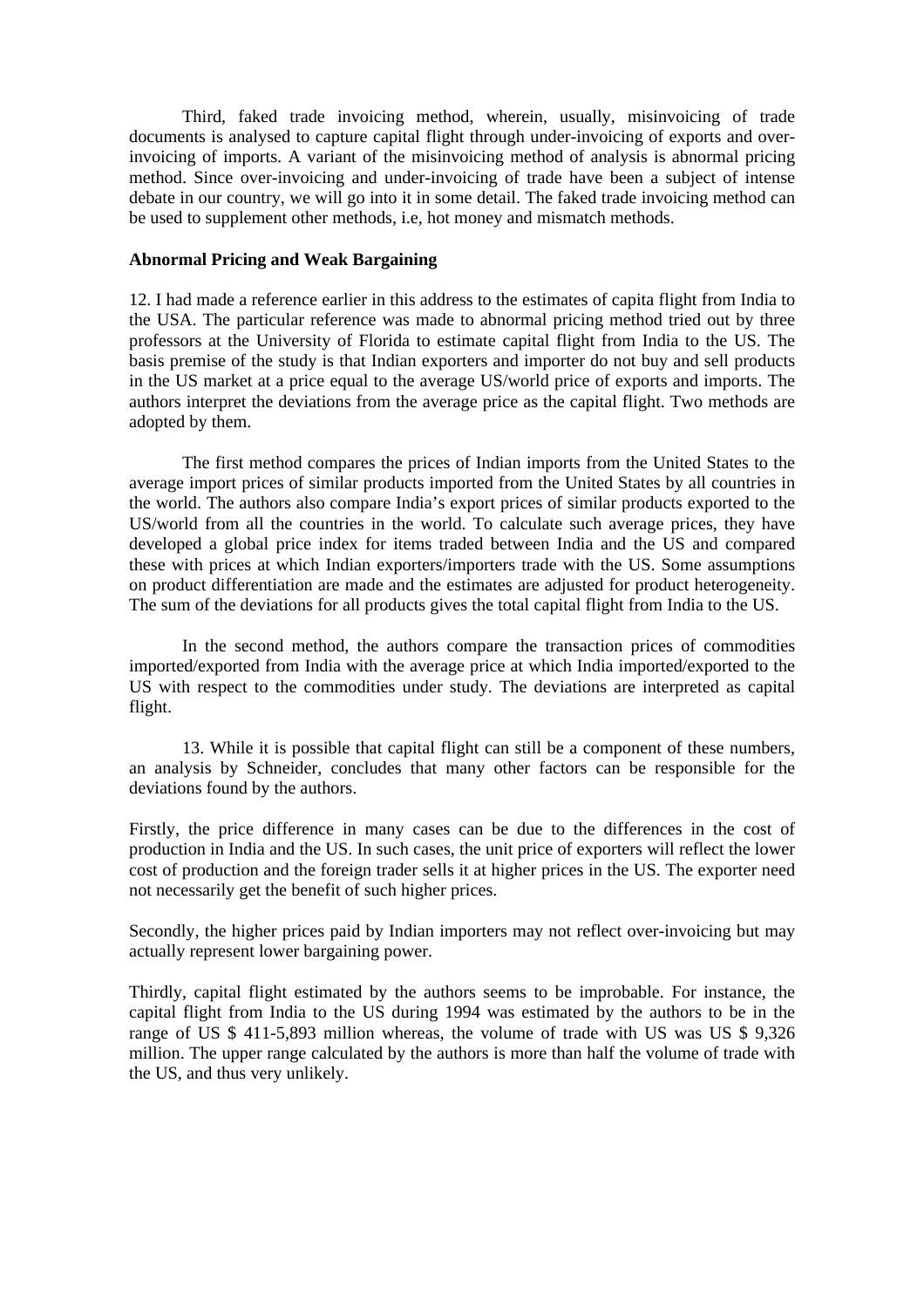14. Schneider argues that a more probable interpretation of the results for India based on abnormal pricing model can be that the deviation in unit prices of Indian imports and exports with that of average of US/World prices reflects India's poor bargaining position in international markets along with other rigidities. In fact, another study commissioned by the Planning Commission in 1991 and conducted by Bhatnagar arrives at a similar conclusion in respect of our exports. An important conclusion of the study was that exporters realised unit values for exports which were lower than the international unit value of exports. Major reasons for this, as reported by the respondents in this study, were lack of overseas presence, packing handicaps, lack of price intelligence, poor image of Indian products, incomplete product range, production process not being modern, etc.

Incidentally, neither of the studies point out the problem of inability of our exporters to stick to delivery schedules due to poor and uncertain infrastructural services as well as procedural bottlenecks. This could be an important element for the loss of bargaining power.

### **What is New?**

15. There is reason to believe that in the recent past, there has been substantial reverse capital flight. Partial evidence is available from an analysis of the trade data just explained. This is plausible because both direct and indirect taxes (customs duties) have come down and also because the exchange rate is more realistic now. As a result, perhaps, the exporters and importers may find it less attractive than in the past to keep their money abroad, or cycle it to avoid taxes.

16. It is also likely that, with the adoption of current account convertibility and liberalised trade, the financing needs of illegal imports have come down. That is evident from some reduction in the difference between legal and hawala (illegal) exchange rates. The link between the hawala market and illegal imports through smuggling of gold was very clearly brought out in a discussion paper in the RBI (Gold Mobilisation as an Instrument of External Adjustment) in 1992 by Atul Sarma, A.Vasudevan, K.Kanagasabapathy, Mythili Narayan and Mahua Roy, under the aegis of the Development Research Group. Let me quote the relevant extracts here.

"Large smuggling of gold is operationally feasible only if the foreign exchange can be obtained outside the level foreign exchange market. Hawala market provides this channel. This hawala premium can therefore be reasonable expected to reflect the demand for foreign exchange for smuggling gold, it being the major commodity for illegal imports. Transaction of foreign exchange in the hawala market can be expected to depend on the availability of foreign exchange provided by non-resident Indians outside the legal supply of foreign exchange as in the case of FCNR deposits. remittances, etc. To the extent hawala premiums attract these foreign currencies, their inflow into the country through legal channels will decline. It is generally recognised that over-invoicing of imports and under-invoicing of exports have given rise to large capital flight. At least a part of this leakage provides a source of supply of foreign exchange in the hawala market. Therefore, the magnitude of annual capital flight is likely to influence the supply of fund for smuggling gold."

Though gold import has been liberalised, there is still demand for illegal foreign exchange to finance import of gold both through smuggling and non-resident channels. However, the demand from smugglers of consumer goods seems to be down as a result of reduction in duties and liberalisation of such imports. Overall, the incentives for, as well as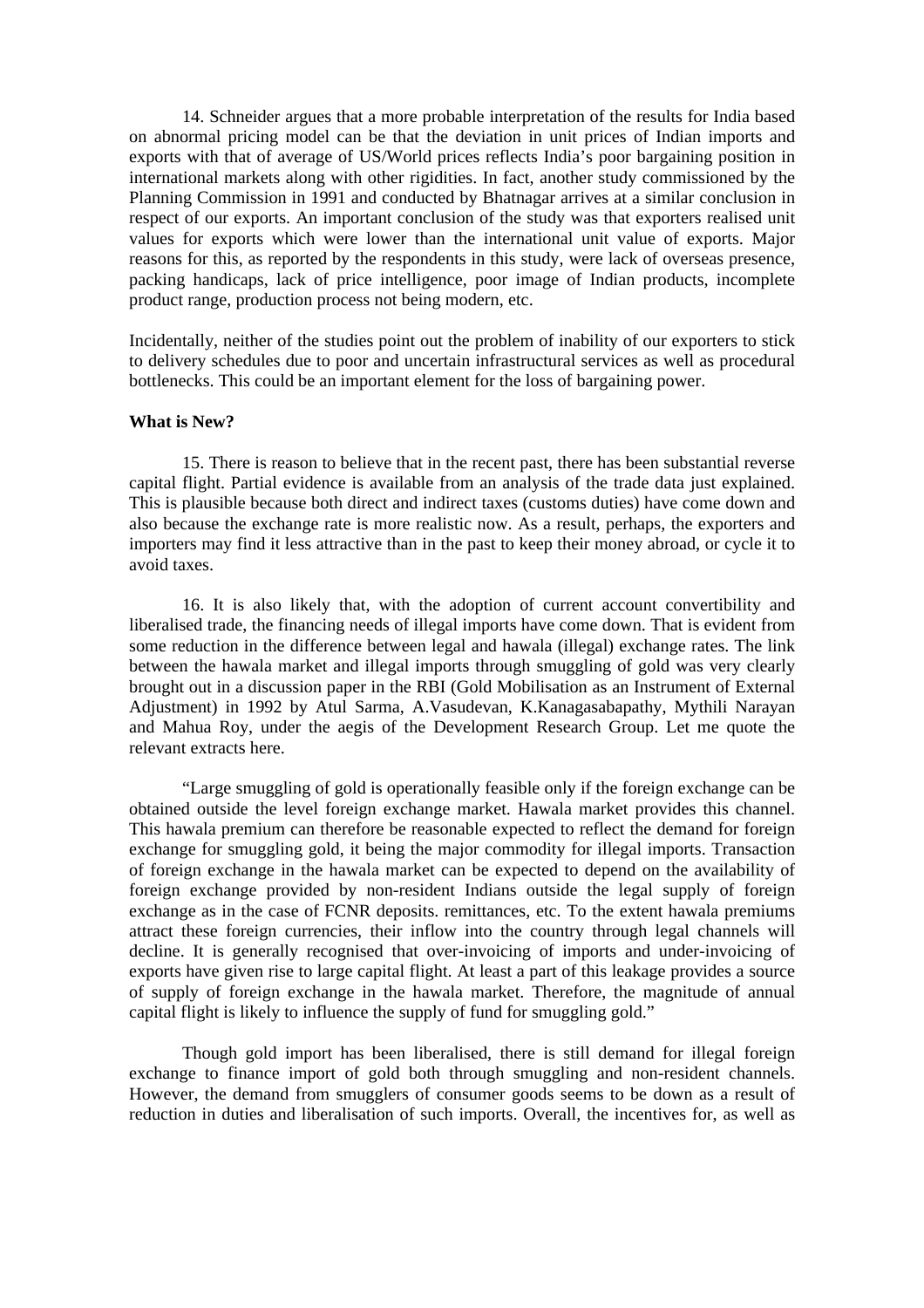magnitudes of capital flight through illegal channels appear to have come down drastically, though they still persist to some extent.

As mentioned, the introduction of current account convertibility could have reduced the financing needs of illegal imports. But, the current account convertibility provides scope for capital movement, in the guise of current transactions as long as the incentive structures encourage such capital flows. In fact, this was clearly anticipated by the High Level Committee on Balance of Payments (Chairman Dr.C.Rangarajan) in April 1993. The Report states "In the medium-term, care has to be taken to ensure that there is no capital flight through liberalised windows of transactions under invisibles." What is significant is that, in the guise of current transactions, both capital inflows and outflows can occur – nor merely a one-way flow.

17. As regards legal flows, there is evidence to show reverse capital flight. Although there was a drop in non-resident deposits to the tune of US \$ 1.5 billion in 1991, it was soon followed by subscriptions to India Development Bonds. More important, when the Bonds matured during this year, about US dollar one billion was transferred to the residents. No doubt, there are some who argue that a part of NRI deposits are, in any case, in the nature of reverse capital flight. There are some who hold that a part of the amounts raised by our corporates may also be a channel for reverse capital flow.

18. It is hard to obtain evidence of the flows arising from criminal activities. Perhaps, it is reasonable to presume that no new developments are noticeable.

### **Reality**

19. First, it is clear that, there is at present, no evidence of larger capital flight out of the country through legal or illegal channels after the reform process has been initiated as compared to the pre-reform period. On the contrary, there is a possibility of net reverse capital flight.

Secondly, there is no reliable basis for suspecting large capital outflow now, through trade transactions.

Thirdly, while it is true that our country, like many other developing countries, might have faced capital flight in the past, a good part of such capital has been simultaneously used for financing illegal import of gold valued at billions of US dollars each year. In fact, even now, most of gold imports may be financed through such capital flight. Hence, it would be inappropriate to estimate the stock of capital held abroad illegally as the sum of gross capital flight that took place in the pat.

Fourthly, there is reason to believe that capital flight in our country now is very much a two-way process or a two-way flow. A one-way flow is a real resource transfer. A two-way flow, whenever it is in the nature of recycling of money, essentially means that there is an erosion of domestic tax base. For example, an exporter may over-invoice exports and use that foreign exchange to under-invoice imports in order to save on customs duty on imports. Such an exporter is simply avoiding tax but there is no net capital outflow.

Fifthly, the problem of capital flight was viewed, in the past, in the context of scarcity of foreign exchange and fear of devaluation. Now, our foreign currency reserves are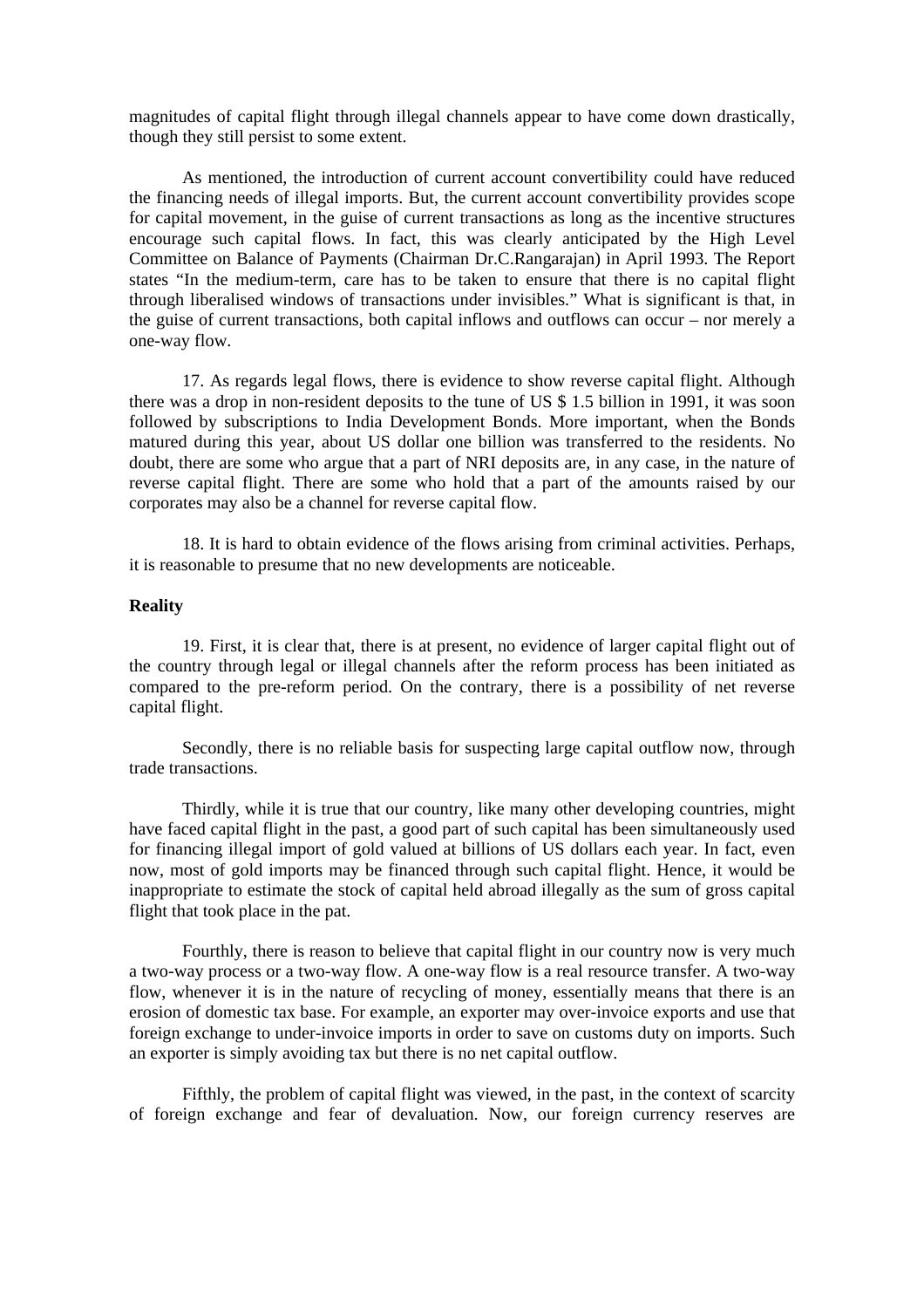comfortable, and our currency has exhibited significant stability in relation to all major currencies in the world in a market-led exchange rate regime. Some observers feel that, in regard to foreign currency resources, we have moved from struggling with scarcity to managing plenty.

### **Issues**

20. It appears reasonable to assume that, of late, there is a reduction in extra-legal or illegal gross capital flight. There are indications of reverse capital flight in the recent past which may continue for sometime. The recently approved Budget is widely believed to encourage reverse capital flight, more so when voluntary disclosure scheme takes off. These developments have the effect of enhancing normal capital inflows. Hence, the issue of managing large capital inflows assumes significance. This would call for an appropriate exchange rate, intervention and sterlisation policies.

21. In spite of substantial liberalisation and a drastic reduction in illegal transactions in the foreign exchange market, the hawala market for foreign exchange still exists and there is some, through vastly reduced, premium for foreign exchange in this market. This establishes continued existence of gross capita flight through illegal or extra-legal channels. If a reasonable assumption is made that there is little or no incentive in the current policy stance for residents to keep the capital outside the country, we have to find reasons for this still active hawala market.

Firstly, there is an inevitable demand for domestic consumption of gold. This demand is, at present, met mostly through imports by some non-residents, who are believed to specialise in this activity, and by smugglers. There is a belief that import by non-residents is financed by non-residents themselves out of foreign exchange that would not be otherwise coming into our country. Considering the large value of such imports, it is safe to assume that most of these imports are financed through the hawala market, just as almost a similar magnitude of gold smuggling is financed. In fact according to the World Gold Council Report, 1996, India was the largest importer of gold in 1996. Data indicates that total import of gold during 1996 was 379 tonnes valued at about \$ 4.7 billion, of which about 266 tonnes valued at \$ 3.3 billion was through official channels. It is possible to argue, perhaps convincingly, that as long as the unstoppable domestic demand for gold is not permitted legally and liberally, the hawala market for foreign exchange and consequent distortions will persist.

Secondly, there are some consumer goods whose import is subject to quantitative restrictions and perhaps some of them are illegally imported through smuggling using the hawala market. Currently, these magnitudes appear small, but some though not all of them, do create scope for hawala.

Thirdly, transaction costs, particularly delays in actual transfer of non-resident remittances of small amounts through official banking channels could provide scope for hawala, though this need not necessarily add to the premium over legal rate.

Fourthly, there may still be procedural bottlenecks which make it cumbersome for resident Indians to obtain foreign exchange through legal channels for meeting their genuine needs. This also gives scope for some demand, certainly not very significant, for foreign currency in the illegal market.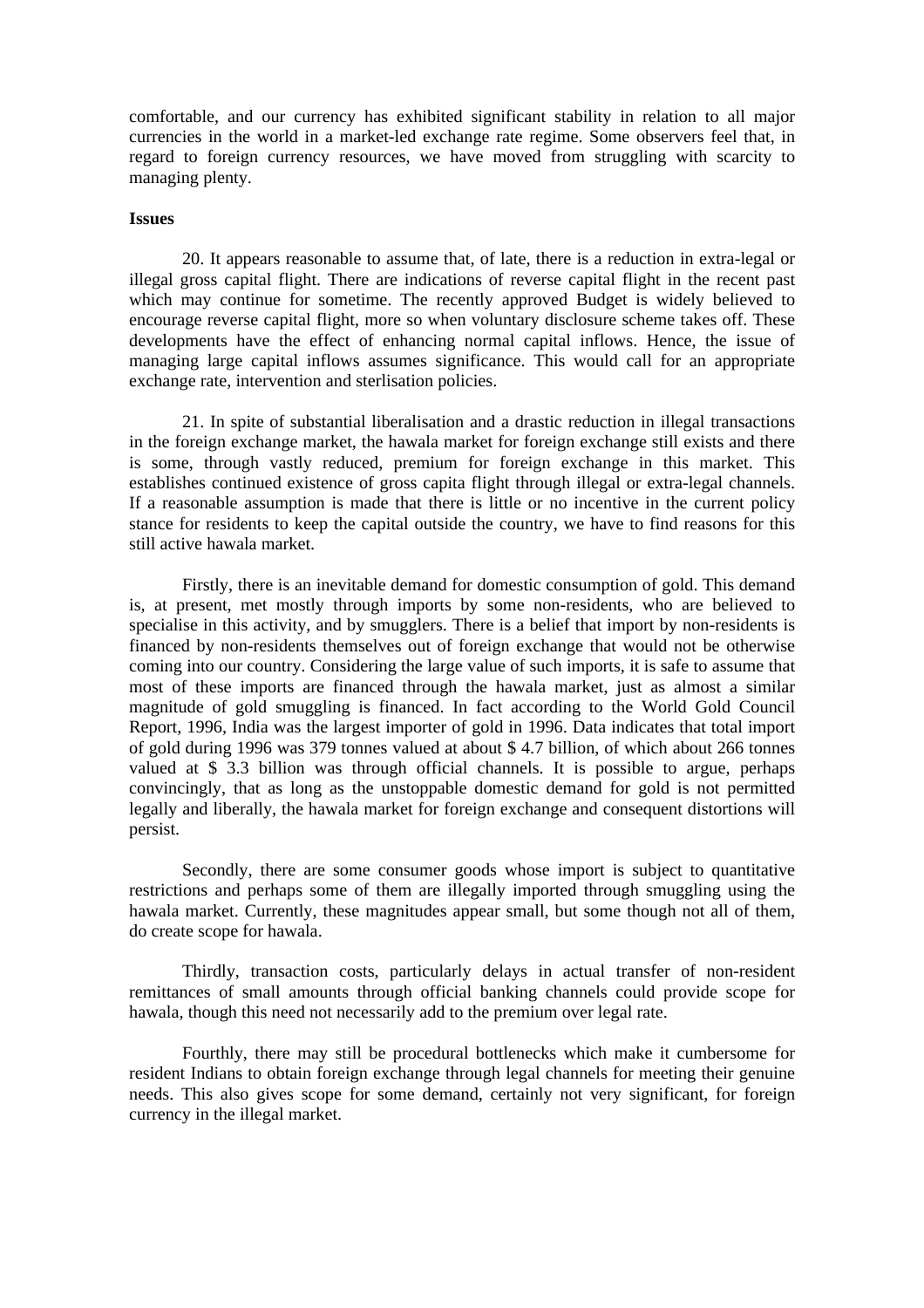Any approach to eliminating capital flight through illegal channels will thus have to tackle all these issues.

22. As regards capital flight to finance criminal activities, two issues may need attention. First, whether the enforcement agencies are in a position to give adequate attention to serious crimes, since under the current FERA, very large number of routine transactions are accorded the status of crimes. The second relates to whether the existing legal framework is adequate to tackle serious crimes in areas such as money laundering. The Finance Minister had already announced that FERA will be replaced with the Foreign Exchange Management Act and that there would be a new Act to tackle money laundering.

23. There are a few other issues of a general nature which warrant attention and I will refer to some of them now. Like some developing countries, if we were to extend some facilities such as guarantees to foreign investors and if the domestic corporates do not get a similar or compensatory treatment, there would be asymmetry. In such a situation, while foreign capital comes in, domestic capital may go out. In fact, domestic investors may even try to take domestic capital out and bring it back in the garb of foreign investment. In the former case, there is an outflow of domestic capital while in the latter case there is both an outflow and a corresponding inflow of capital.

24. We are in the process of financial integration with the rest of the world. In such an integrated market, there would be both inflows and outflows of capital. Ideally, we should ensure that they occur through legal channels. Further, we should have efficient procedures for recording these flows. Unfortunately, recording procedures are not in a position to keep pace with the rapid developments in financial instruments. We have to address this issue, and we in the Reserve Bank of India, intend undertaking a special exercise for this purpose. Recently, a Sub-Group was formed in the RBI to report on foreign exchange transactions by Authorised Dealers (Ads). It recommended that data could be collected on a simplified basis on electronic media every fortnight from the Authorised Dealers' branches which are identified as 'critical' from the point of view of compilation of balance of payments data. Over a period of time, the data could be provided through online connectivity, once the entire financial sector is covered by V-Sat communication network.

25. In today's world, capital is extremely mobile and it moves wherever it perceives profit and security. It is extremely difficult to hold on to capital, both domestic and foreign, in the face of perceived economic instability or inappropriate policy framework. With capital controls, such mobility may be restricted, but now, as never before, there is increased scope for circumventing such controls and mobility occurring through illegal channels. Without capital controls, such mobility may be made easier, but the advantage is that capital flows can be monitored better and policy response could be proactive. There are advantages of some capital control, but effectiveness and benefits are being rapidly overtaken by the costs of such controls. But, the downside risks of totally dismantling capital controls could be high, if the will for and faith in sound macroeconomic management is lacking. Hence, as mentioned by our Governor Dr.Rangarjan, in his address at Carnegie Mellon University and I quote "Reduction in fiscal deficit, moderation in inflation and a flexible financial system which can adapt to the changing situation are some of the essential preconditions for capital account convertibility."

Thank you.